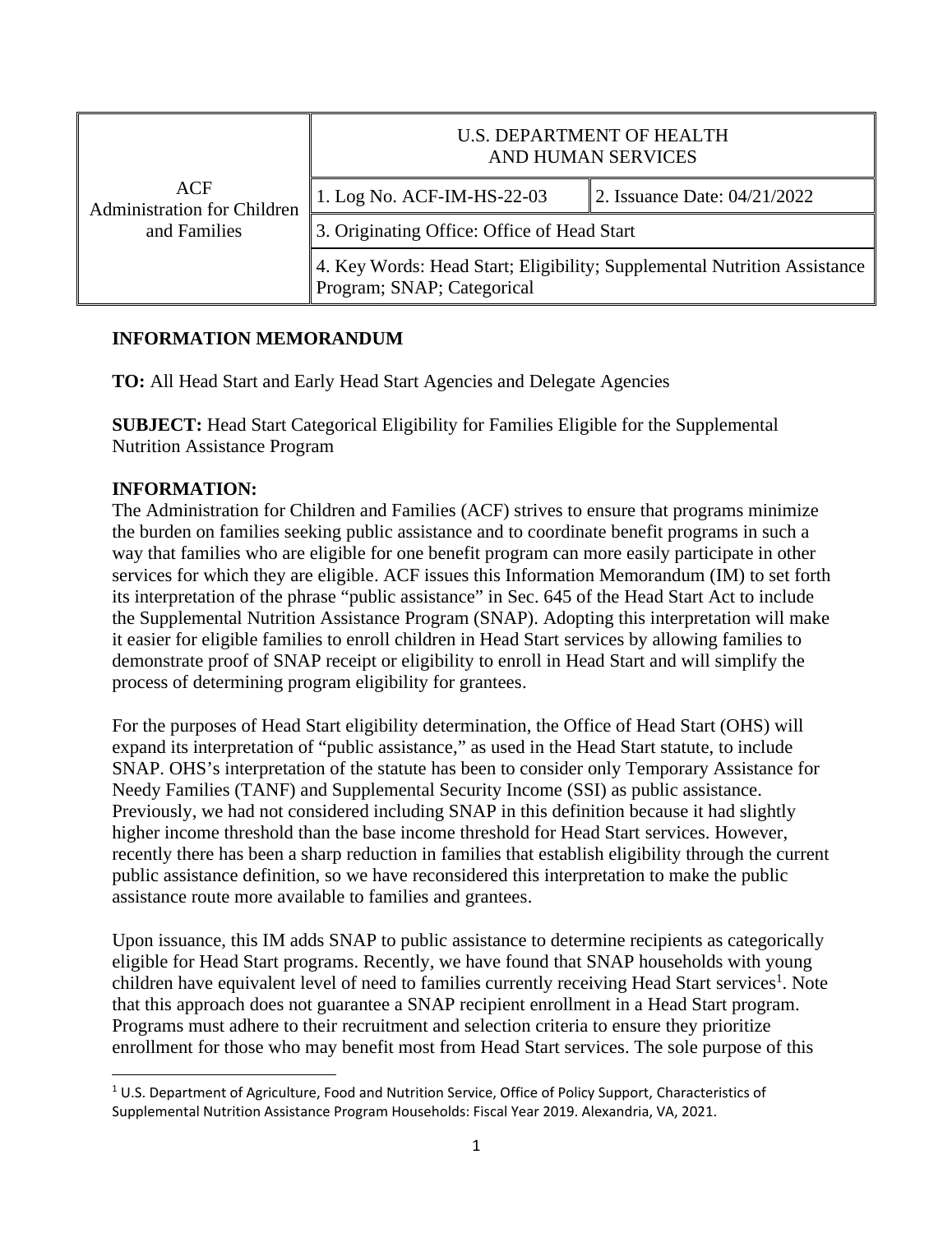document is to make clear that Head Start programs can consider SNAP as public assistance for purposes of determining Head Start eligibility.

## **Enhanced Public Assistance Eligibility to Support Enrollment**

Congress established Head Start eligibility criteria in Sec.  $645(a)(1)(B)(i)$  of the Head Start Act to include families with incomes at or below the federal poverty level and families that are eligible for public assistance. Congress also allowed for other categorical eligibility allowances which consider family need rather than income. For example, children experiencing homelessness and children in foster care are categorically eligible for Head Start services.

The interpretation provided herein, that SNAP is considered public assistance" for purposes of section 645(a)(1)(B)(i) of the Head Start Act, does not change statutory eligibility criteria. Given the flexibilities inherent in the statute and the duty of programs to ensure they are serving the most needy families in their communities ([45 CFR §1302.13\)](https://eclkc.ohs.acf.hhs.gov/policy/45-cfr-chap-xiii/1302-13-recruitment-children), the primary effect of this IM is to eliminate barriers to families who are already eligible for, and in many cases already enrolled in, Head Start services by providing a streamlined way for such families to demonstrate eligibility. Moreover, inclusion of SNAP as public assistance reduces the challenge of navigating multiple federal program eligibility processes and supports better alignment and coordination across federal programs, a factor that President Biden's [Executive Order on Transforming Federal](https://www.whitehouse.gov/briefing-room/presidential-actions/2021/12/13/executive-order-on-transforming-federal-customer-experience-and-service-delivery-to-rebuild-trust-in-government/)  [Customer Experience and Service Delivery to Rebuild Trust in Government](https://www.whitehouse.gov/briefing-room/presidential-actions/2021/12/13/executive-order-on-transforming-federal-customer-experience-and-service-delivery-to-rebuild-trust-in-government/) called for federal agencies to consider.

Since 2015, the share of families enrolling in Head Start services based on the statute's public assistance receipt prong has declined from 16% of the total enrollment to just 10% in 2019. This drop represents more than 50,000 slots and comes at a time when there have been vacant Head Start slots. This has caused unnecessary burden for families and grantees during eligibility determinations and needlessly undercuts the use of public assistance categorical eligibility and has impacted the number of vacant slots. The need for public assistance and the share of Head Start participants receiving public assistance has remained stable over the same timeframe despite the decline in programs using public assistance categorical eligibility. Between 2015 and 2019, nearly half of Head Start enrollees were also receiving SNAP benefits. The addition of SNAP would greatly facilitate the enrollment of children on SNAP who have demonstrated the need for services. Furthermore, the interpretation put forth in this IM will reduce undue burden in the eligibility determination process for these children and their families.

This interpretation is reasonable under the statute, and it furthers the important policy goal of better reaching families who could already benefit from Head Start services but are not currently enrolled. The great majority of young children in SNAP households are in families with incomes below 100% of poverty; but currently, these families must document their income eligibility, which can be burdensome to both families and grantees. Documenting income eligibility requires a large number of pay stubs or other income documentation while SNAP eligibility can be determined by a single document. Allowing programs to count receipt of SNAP as establishing categorical eligibility will reduce these administrative burdens and improve access for these families.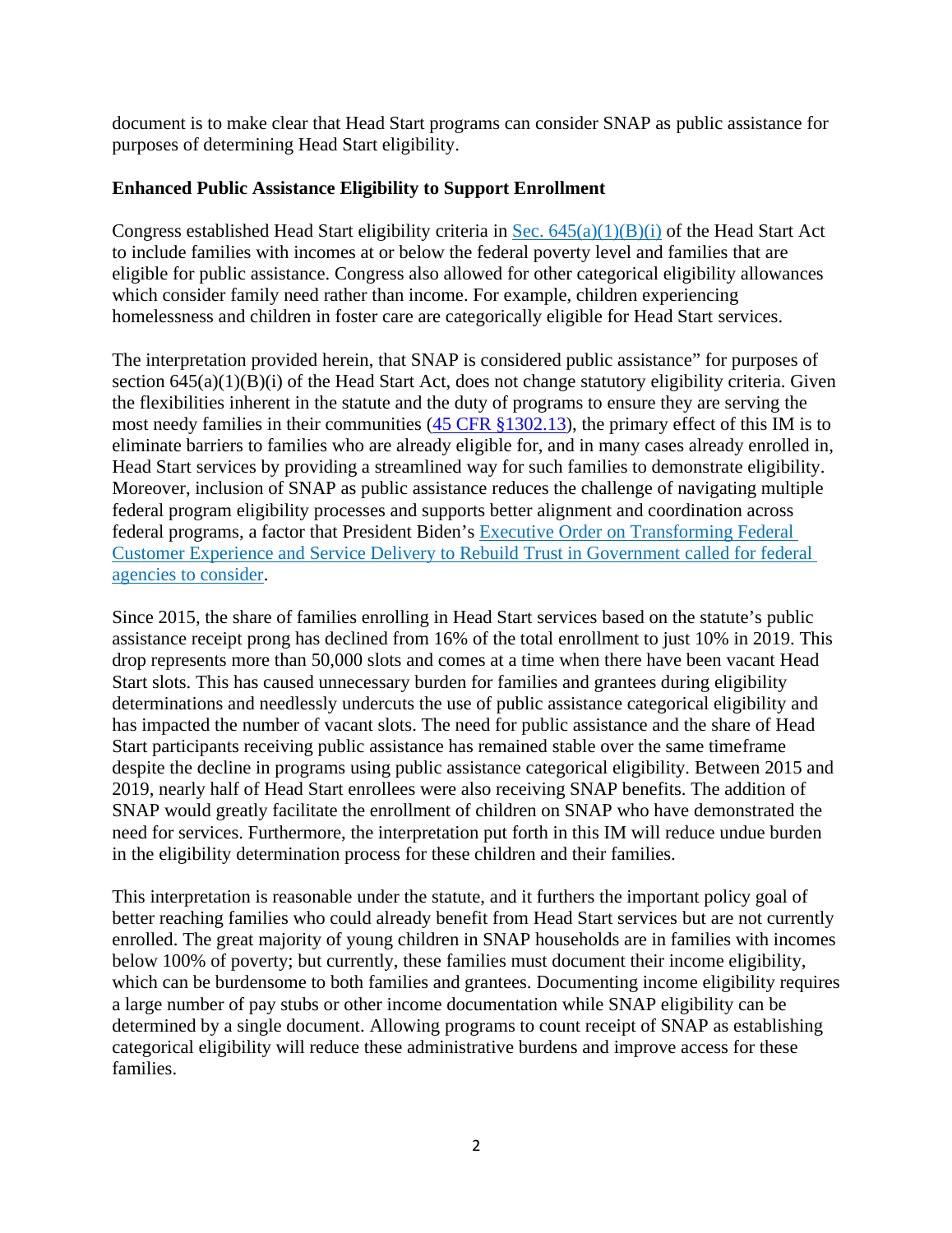Most (about 3 million) of these families, according to SNAP data, have incomes at or below 100% of the poverty line. [2](#page-2-0) This IM provides a new way for such families to more easily prove their eligibility. Some SNAP recipients (about 600,000) have family incomes above the 100% poverty line but only about 150,000 of these families have incomes above 130% of the poverty line. Those families with incomes above 100% but below 130% of poverty could already be eligible for Head Start services through existing allowances for programs to enroll families above the 100% of the poverty line with demonstrated need for program services.

Importantly, all Head Start programs must continue to use their selection criteria to prioritize the enrollment of the families most in need of services as required in 45 CFR §1302.13. Therefore, the inclusion of SNAP is unlikely to substantially expand the number of Head Start participants with incomes exceeding 100% of poverty.

This interpretation also facilitates cross-program recruitment and eliminates duplicative and burdensome paperwork for families who are already eligible for a federal public assistance benefit. Removing the frustration of multiple eligibility processes will allow families to easily access the vital early childhood services that Head Start programs provide.

## **Implementation of Policy Guidance**

Upon issuance of this IM, public assistance includes SNAP for purposes of determining categorical eligibility. Head Start programs can use this guidance in determining eligibility and in enrolling those children that met their selection criteria consistent with the Head Start Program Performance Standards at [45 CFR §§1302.10-16](https://eclkc.ohs.acf.hhs.gov/policy/45-cfr-chap-xiii/1302-subpart-eligibility-recruitment-selection-enrollment-attendance). If a program has vacant slots, this guidance can support enrolling additional families.

To verify SNAP receipt or potential eligibility, a program would need to examine and maintain a copy of documentation from the state, local, or tribal public assistance agency as required in [45](https://eclkc.ohs.acf.hhs.gov/policy/45-cfr-chap-xiii/1302-12-determining-verifying-documenting-eligibility)  [CFR §1302.12\(i\)\(2\)](https://eclkc.ohs.acf.hhs.gov/policy/45-cfr-chap-xiii/1302-12-determining-verifying-documenting-eligibility). For example, a family could present a copy of notice of approval, other documentation of eligibility or benefits from the SNAP agency, or an Electronic Benefit Transfer card with SNAP ID number to become categorically eligible for Head Start services.

Programs should consider revisiting their Eligibility, [Recruitment,](https://eclkc.ohs.acf.hhs.gov/eligibility-ersea) Selection, Enrollment, and [Attendance \(ERSEA\)](https://eclkc.ohs.acf.hhs.gov/eligibility-ersea) policies and procedures in light of this guidance. Policies and procedures must always support a program's eligibility determinations to ensure they are meeting all requirements under 45 CFR §1302. Annual review of the community needs assessment at 45 CFR §1302.11(b) will allow programs to determine if, based on SNAP recipients in the community, they need to address their selection criteria as previously referenced. Programs may also examine community partnerships and outreach efforts for ways to encourage SNAP recipients to apply for Head Start services.

Please refer any questions to your ACF regional office.

<span id="page-2-0"></span><sup>&</sup>lt;sup>2</sup> Ibid